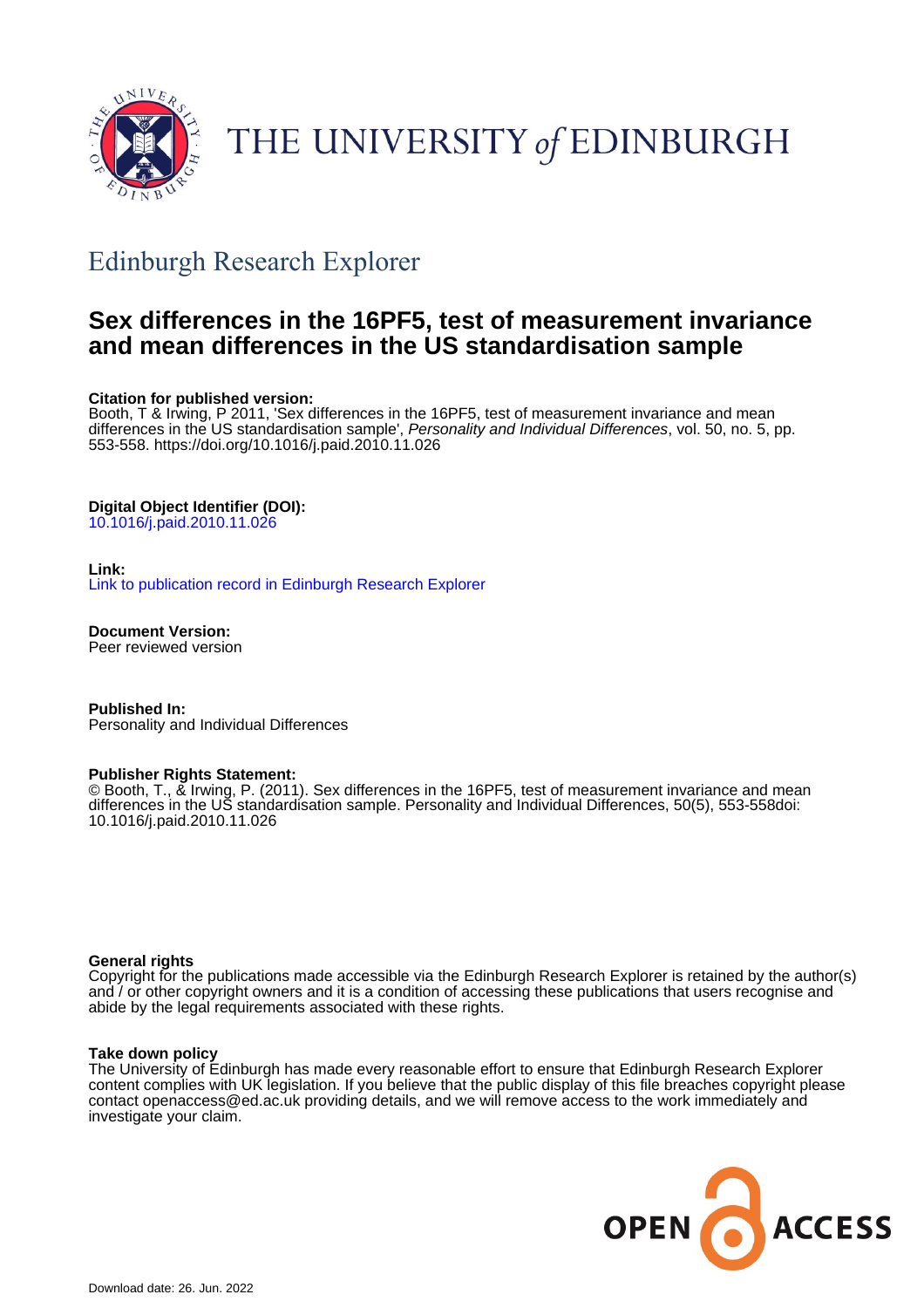© Booth, T., & Irwing, P. (2011). Sex differences in the 16PF5, test of measurement invariance and mean differences in the US standardisation sample. Personality and Individual Differences, 50(5), 553-558doi: 10.1016/j.paid.2010.11.026

RUNNING HEAD: Gender Differences in the 16PF5

## **Gender Differences in the 16PF5;**

## **Test of Measurement Invariance and Mean Differences in the US**

## **Standardisation Sample**

## **Tom Booth & Paul Irwing**

Psychometrics at Work Research Group,

Manchester Business School, University of Manchester, UK

(Word Count: 4,964; 20 Pages; 2 Tables; 1 Figure)

**Key Words:** Personality, Gender Differences, Measurement Invariance, 16PF.

Correspondence concerning this article should be addressed to Tom Booth, Psychometrics at Work Research Group, Manchester Business School East, The University of Manchester,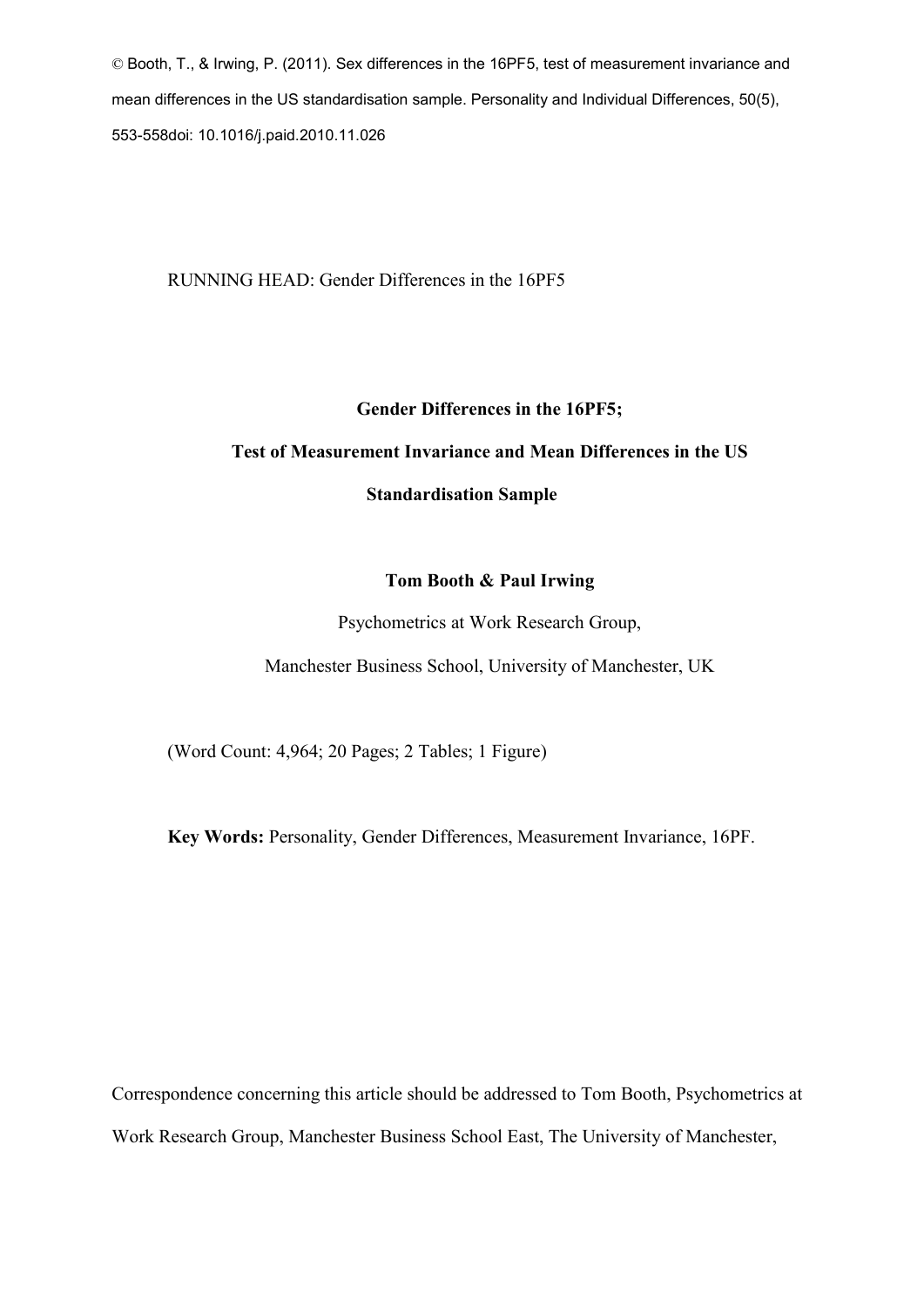Booth Street West, Manchester, M15 6PB. Electronic mail may be sent via Internet to Thomas.booth@postgrad.mbs.ac.uk

#### **Abstract**

Gender differences in personality, though widely commented on, have rarely been investigated either outside of the Five Factor Model, or using the most sophisticated methodologies. The current article looks to address this gap in research by applying Multi-Group Covariance and Means Structural Analysis (MG-CMSA) to the US standardisation sample (n=10,261) of the 16PF5. The results indicated that the assumptions of measurement invariance do not hold for the global scales of the 16PF5. Consequently, mean differences were only investigated in the 15 primary personality scales. Substantial mean differences were found in the scales of Sensitivity ( $d=2.29$ ) and Warmth ( $d=89$ ), with moderate differences located in the scales of Emotional Stability ( $d=-.53$ ), Dominance ( $d=-.54$ ), Apprehension (d=.60) and Vigilance (d=-.36). These differences were shown to be systematically larger than estimates of mean differences in the same scales from observed scores.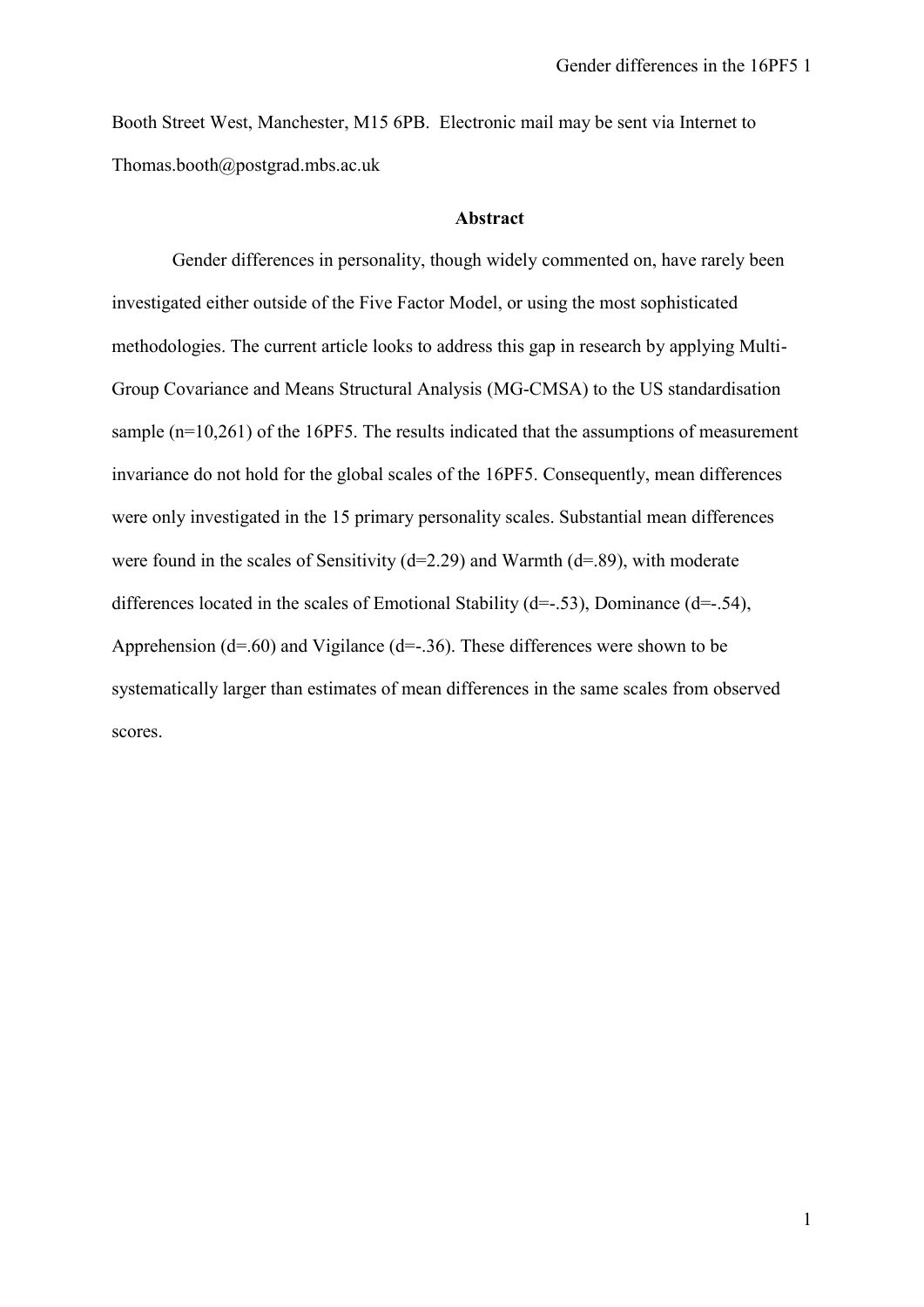#### **1.0 Introduction**

In recent years, there has been an increase in the number of studies of gender differences in personality. However, few of these studies investigate differences in large omnibus measures of personality, and fewer still adopt the most sophisticated methods of analysis. In the current article, we address this issue by applying multi-group covariance and mean structure analysis (MG-CMSA) to the standardisation sample of the 16 Personality Factor Questionnaire, Version 5 (16PF5).

Feingold's (1994) meta-analysis was one of the first studies to consider gender differences in broad personality characteristics. In the second of two analyses presented by Feingold (1994), the scales from thirteen different personality inventories were categorized according to their relationship with the facet scales from the NEO-PI-R. Males were found to be more assertive than females (Cohen's d-score= .50), whilst females scored more highly on anxiety (-.25), trust (-.28) and tender-mindedness (-.97). Importantly for the current studies, these results suggest a number of gender differences for 16PF scales. The Assertiveness grouping contained the 16PF Dominance (E) scale; Anxiety contained the Emotional Stability (C) scale; and Tender-Mindedness contained the 16PF scale of the same name, which in the 16PF5 is labelled Sensitivity (I).

Two meta-analyses present cross-cultural gender differences based on measures of the five factor model (FFM). Costa, Terracciano and McCrae (2001) analysed responses to the NEO-PI-R from 26 different cultures (N=23,031). In terms of the broad factors of the NEO-PI-R, the authors noted significant gender effects for the scales of Neuroticism (-.51), Agreeableness (-.59) and Extraversion (-.29), with women scoring more highly in all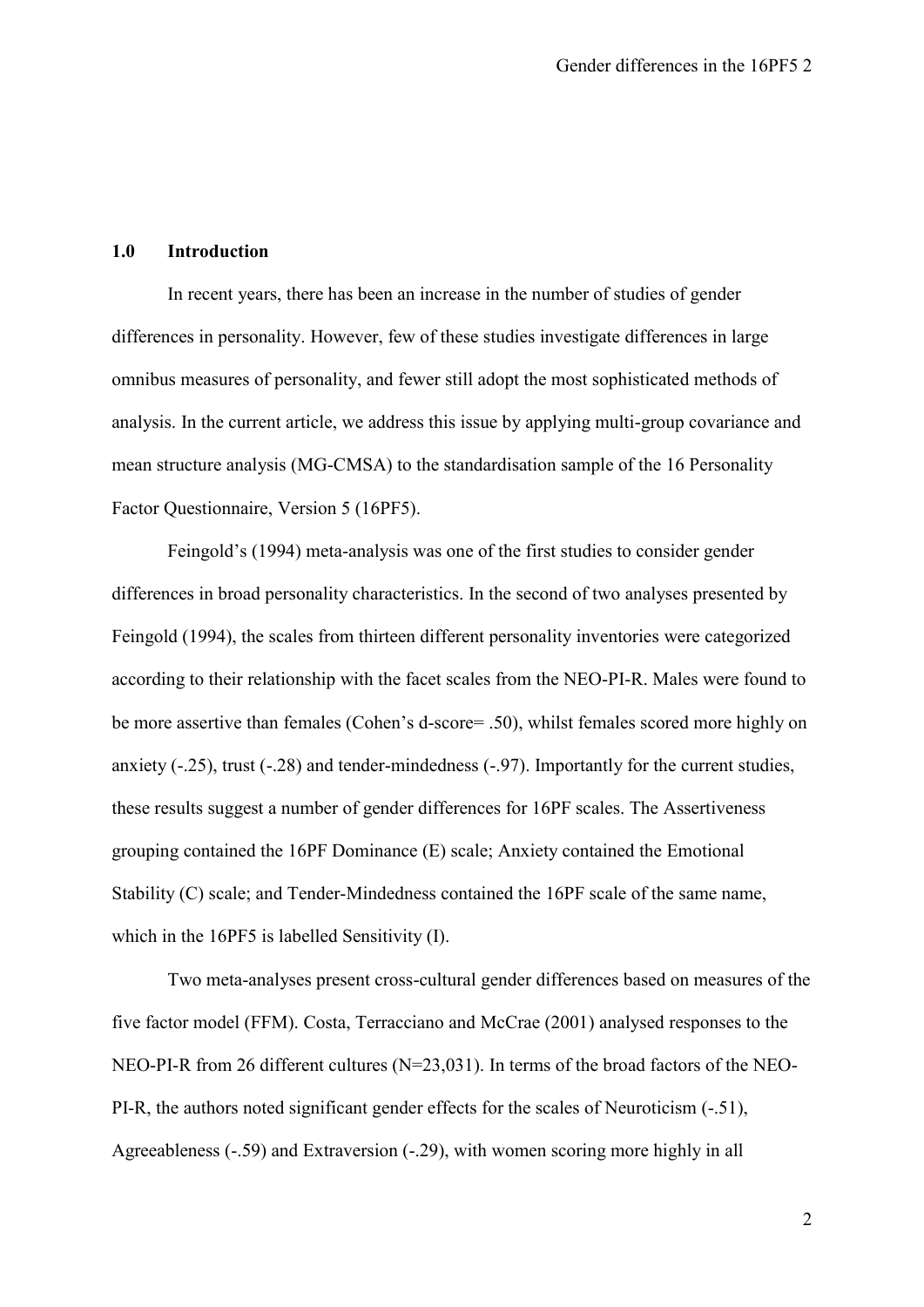instances. They also compared the facet scale mean differences within the US to the mean facet scale differences in the remaining 25 countries. The authors note that the gender differences in the US are highly comparable in size and significance to the mean differences in the rest of the countries. In the US sample, gender differences were located in all facets of Extraversion and Agreeableness, and all but one of the facets in both Neuroticism and Openness to Experience. However, only Competence from Conscientiousness displayed a significant gender difference. Overall these results were consistent with past findings with women showing higher mean scores on all facets of Neuroticism and Agreeableness, as well as the facet scales of Warmth, Gregariousness and Positive Emotions. Men reported higher mean scores for Assertiveness and Excitement Seeking.

Schmitt, Realo, Voracek and Allik (2008) investigated gender differences in the Big Five Inventory (BFI) in 55 nations (N=17,637). Across all nations, the authors found the largest gender differences to be in the Big Five factors of Neuroticism  $(-.40)$ , Agreeableness (-.15), Conscientiousness (-.12) and Extraversion (-.10). Specifically within the studies from the USA, Neuroticism had the largest gender difference (-.53), followed by Openness (.22), Conscientiousness (-.20), Agreeableness (-.19) and lastly Extraversion (-.15).

The meta-analytic research on gender differences in personality has a number of drawbacks. Firstly, they are primarily limited to measures of the Five Factor Model (FFM). Secondly, they assume that the structures of the focal personality tests are accurate. Yet there is evidence to suggest that this is not the case (Church & Burke, 1994; Aluja, Garcia, Garcia & Seisdedos, 2005). Thirdly, a majority of the studies use computed scores on facets or factors and compare the differences in these observed scores. This process, synonymous with classical test theory, logically implies that the observed score represents an *actual* score on a construct (personality trait), and thus treats the observed score, true score and construct score as equivalent. This is an inappropriate assumption. Personality constructs are accurately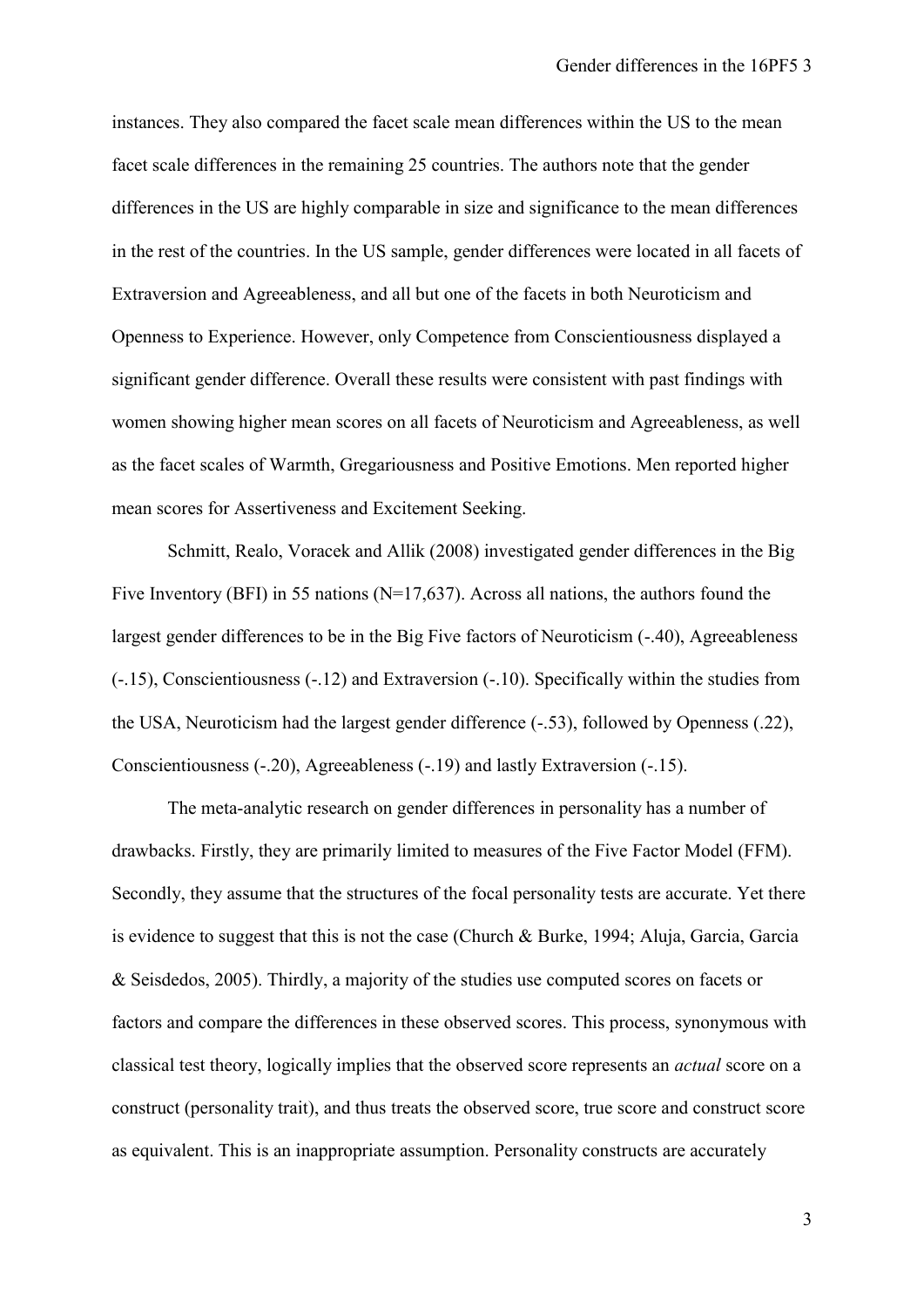theorised as latent variables, which are not equivalent to either true scores or construct scores (*see* Borsboom & Mellenbergh, 2002).

Our focus in the current study is the 16PF5. The technical manual for the 16PF5 (Conn & Rieke, 1994) lists gender differences with medium effect sizes in the primary scales of Warmth, Sensitivity and Dominance. The mean score differences for these scales were -.83, -1.89 and .72 respectively, with females reporting higher mean scores on Warmth and Sensitivity, while males reported higher scores on Dominance.

Outside of the technical manual, we located only one study which considered gender differences in the 16PF5. In a study of male and female clergymen, Musson (2001), found men scored higher on the primary scales of Warmth, Rule-Consciousness, Sensitivity and Apprehension. These findings are almost entirely in the opposite direction to what would be expected from past research and theory. It therefore seems sensible to conclude that these results are highly sample specific.

Though the use of observed scores is common place in studies of group differences, methodological advances in recent years offer a far more comprehensive suite of analyses for investigating group differences. Collectively known as multi-group covariance and mean structures analysis (MG-CMSA), these methods adopt structural equation modelling to first test for the equivalence of the covariance structure within a given measure, and then use this robust structure to compare latent mean differences in the constructs of interest.

Measurement invariance tests the assumption that the construct being measured is the same in both groups. If invariance does not hold, then decisions based on group differences may be inaccurate (French & Finch, 2006). If invariance does hold, then precise estimates of group mean differences can be made.

Invariance can be assessed at multiple levels. Most commonly, the pattern of factor loadings (configural), degree of factor loadings (metric) and the intercepts of indicators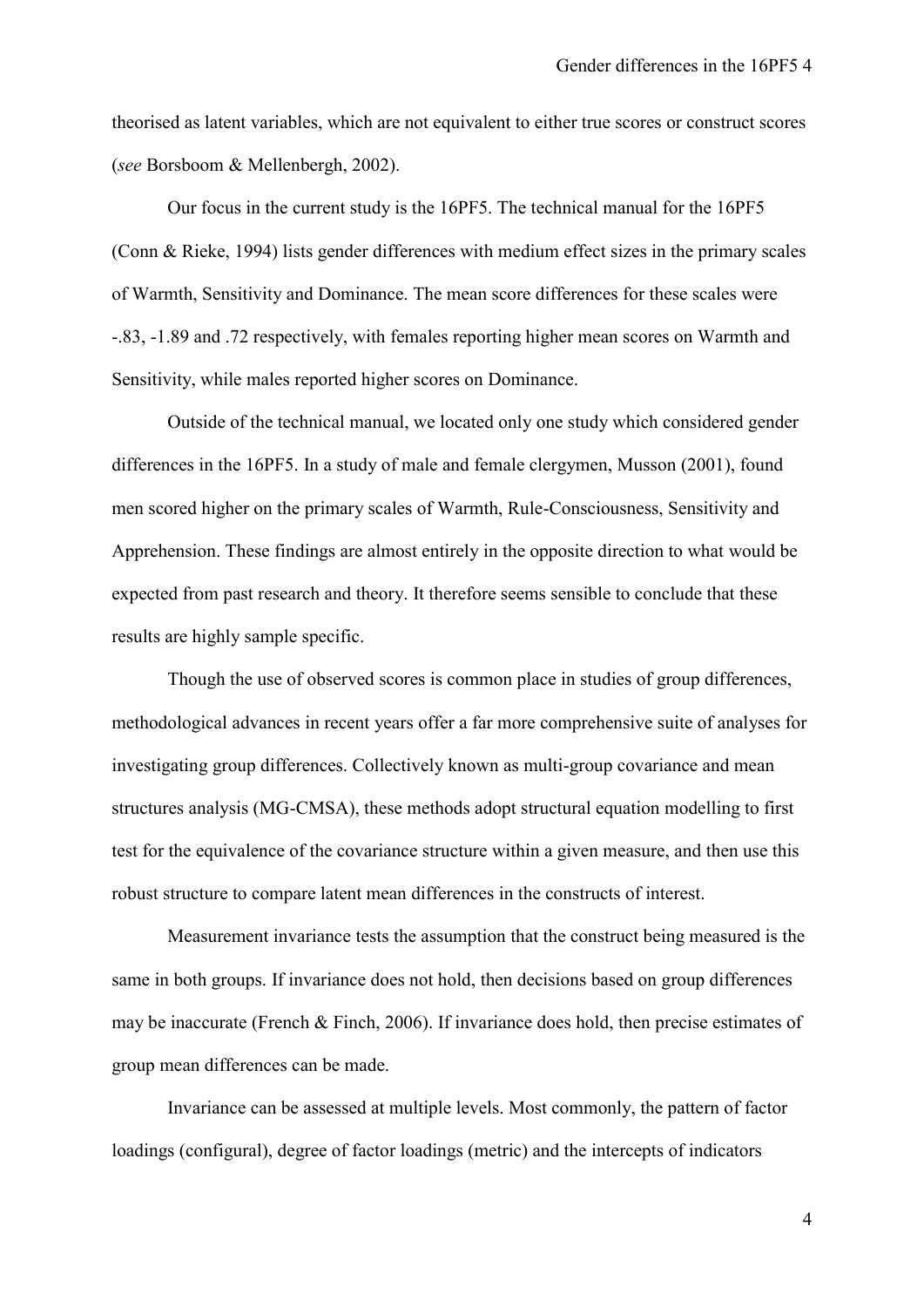(scalar) are assessed for invariance (Widaman & Reise, 1997). In second order factor models, configural and metric invariance may also be estimated. If the conditions of scalar invariance are met, then it is possible to compare between group means within latent factors.

Despite suggestions that tests of invariance are an important step forward in both personality research and assessment of group differences (Finch & West, 1997), there are few published examples of studies which consider gender differences in personality within this framework. Three studies have applied measurement invariance analyses to investigate gender differences in the Five Factor Model. However, once again none of these studies utilise omnibus measures of personality. Gomez (2006) investigated gender differences in a sample of adolescents, using a 25 item abridged Big Five measure developed by Scholte, van Aken and van Lieshout (1997). Gomez (2006) reported that the assumptions of metric invariance were violated, but goes on to conclude that the mean scores in the broad five factors are invariant across gender. Given the lack of metric invariance, these results must be interpreted with caution.

Gustavsson, Eriksson, Hilding, Gunnarsson and Ostensson (2008) provided an invariance and mean difference analysis of the 20 item Health Relevant Personality 5 questionnaire (HP5) in a sample of 5,700 individuals from the Stockholm Diabetes Prevention Programme. The results indicated that assumptions of configural, metric and scalar invariance were met in the HP5 across gender. Further, the authors found mean differences on all five factors, with women scoring more highly on Impulsivity, Hedonic Capacity and Negative Affectivity, whilst men scored more highly on Antagonism and Alexithymia.

Finally, Ehrhart, Roesch, Ehrhart and Kilian (2008) conducted similar analyses using the 50-item International Personality Item Pool (IPIP) measure of the Big Five in a sample of 1,727 college students. The findings of this study were consistent with the meta-analyses of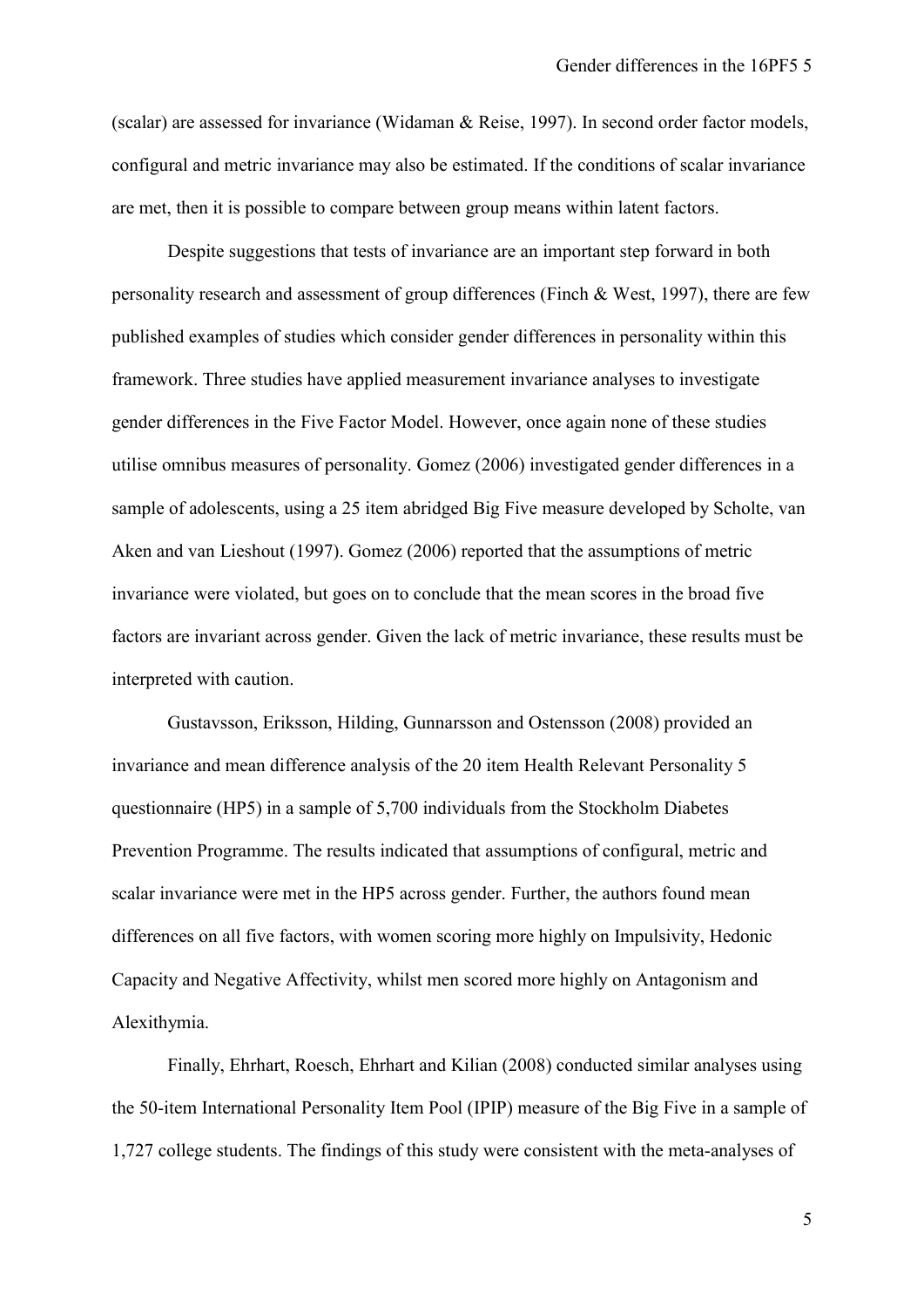the FFM. Women were found to be more agreeable (-.36) and conscientious (-.13), but less open (.36) and emotionally stable (.11). Our review of the literature indicated that there are no papers which explore gender differences in the 16PF using MG-CMSA.

The degree to which men and women differ in levels of personality traits and the substantive importance of these differences has been questioned. Hyde (2005) has argued in favour of the gender similarity hypothesis. Put briefly, this position suggests that the differences between men and women are not that large, with most d-score effect sizes falling in the small to moderate range. Further, Hyde (2005) argues for the dangers of overemphasising the differences between males and females and the negative consequences which may arise as a result.

The current study contributes to this debate in two ways. Firstly, we provide a comparison of mean differences and effect sizes estimated using MG-CMSA and observed scale scores. It is suggested that MG-CMSA will provide more robust and accurate estimates of gender differences, and thus the results will offer important insight into the true magnitude of gender differences in personality traits. Secondly, this study represents the only example of MG-CMSA being applied to a full omnibus measure of personality, and also provides the most rigorous assessment of gender differences in the 16PF5.

## **2.0 Methodology**

#### *2.1 Participants*

The current study used the American standardisation sample of the 16PF, 5<sup>th</sup> Edition  $(N= 10,261)$ . The sample is structured to be representative of the general population of the USA with respect to a number of demographic variables. The sample is approximately equal across gender, with 50.1% ( $N=5,137$ ) female and 49.9% ( $N=5124$ ) male, and consists primarily of white (77.9%; N=7994) and black (10.8%; N=1113) respondents. The majority of respondents (77.9%; N=7996) are below the age of 44. The sample is proportionally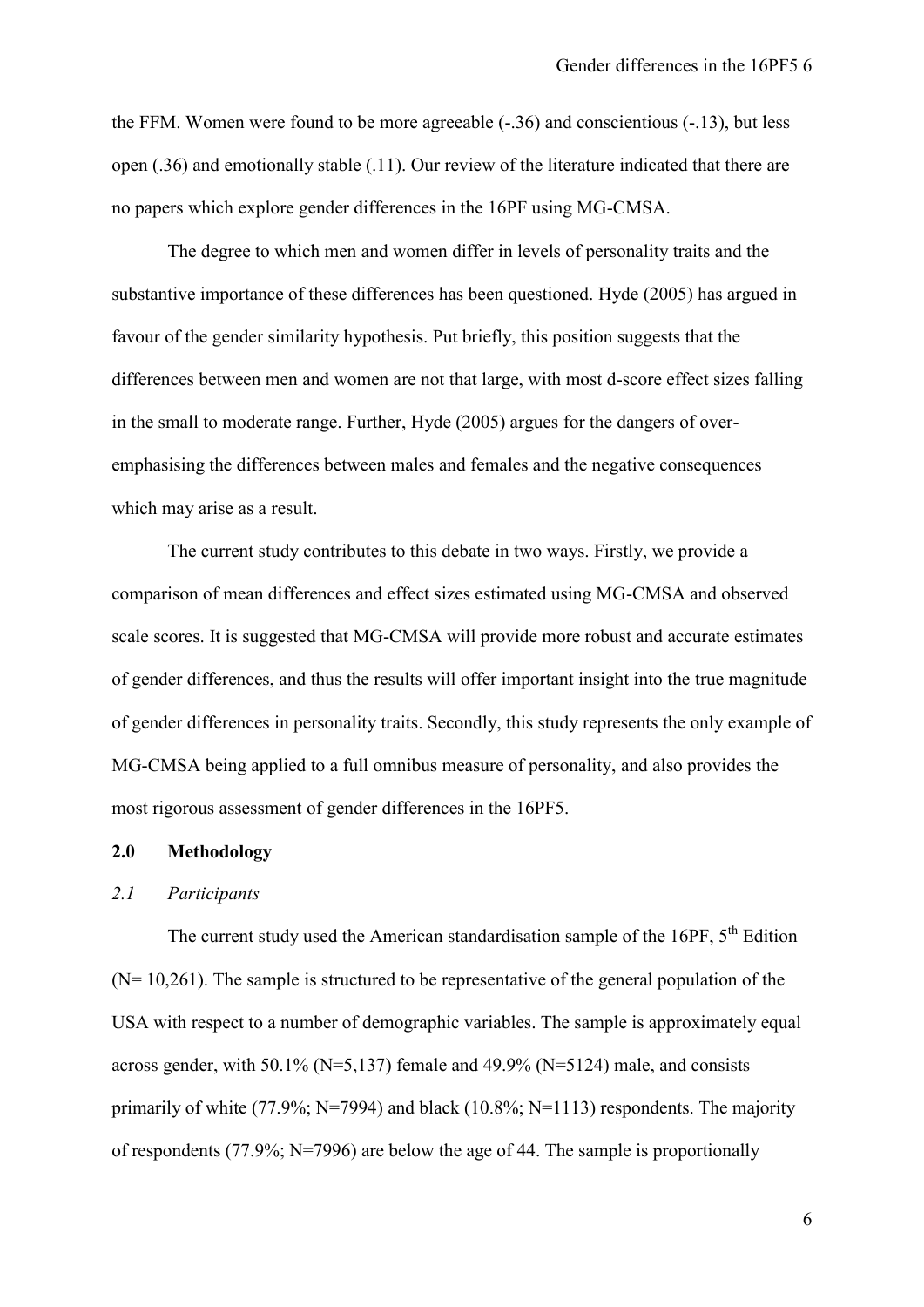geographically distributed and on average, the educational level and years in education of the sample is greater than that of the US population. In all analyses, the sample was split into a male (n=5124) and a female (n=5137) sample.

## *2.2 Measures*

The 16PF 5<sup>th</sup> Edition (16PF5) contains 185 items organised into 16 primary factor scales containing between 10 and 15 items each. The response format for each of the items consists of a choice from three; "No", "?" and "Yes". The responses are scored as 0, 1 and 2 respectively. The "?" response is intended to provide *"... a uniform response choice that can cover several different reasons for not selecting either ... alternative" (Conn & Rieke, 1994, p.8).* The 16PF5 contains 15 primary personality scales, a 15 item Reasoning scale, and a 12 item Impression Management Scale. The current analysis utilises only the 15 personality scales, which are further organised into 5 global scales; namely Extraversion (Warmth, Liveliness, Social Boldness, Privateness & Self-Reliance), Anxiety (Emotional Stability, Vigilance, Apprehension & Tension), Tough-Mindedness (Warmth, Sensitivity, Abstractedness & Openness to Change), Independence (Dominance, Social Boldness, Vigilance & Openness to Change) and Self-Control (Liveliness, Rule-Consciousness, Practical & Perfectionism).

#### *2.3 Analysis*

As an initial step, item parcels were created using the Single Factor method (Landis, Beal & Tesluk, 2000). Item loadings from single factor confirmatory factor analyses of each of the 15 primary personality scales of the 16PF5 were used to create three item parcels per primary scale. The use of three parcels ensured model identification (Bollen, 1989).

Prior to estimating mean differences, measurement invariance was investigated. All invariance and mean structure models were estimated using robust maximum likelihood (RML) in LISREL 8.72. RML was preferred over DWLS as simulation studies have shown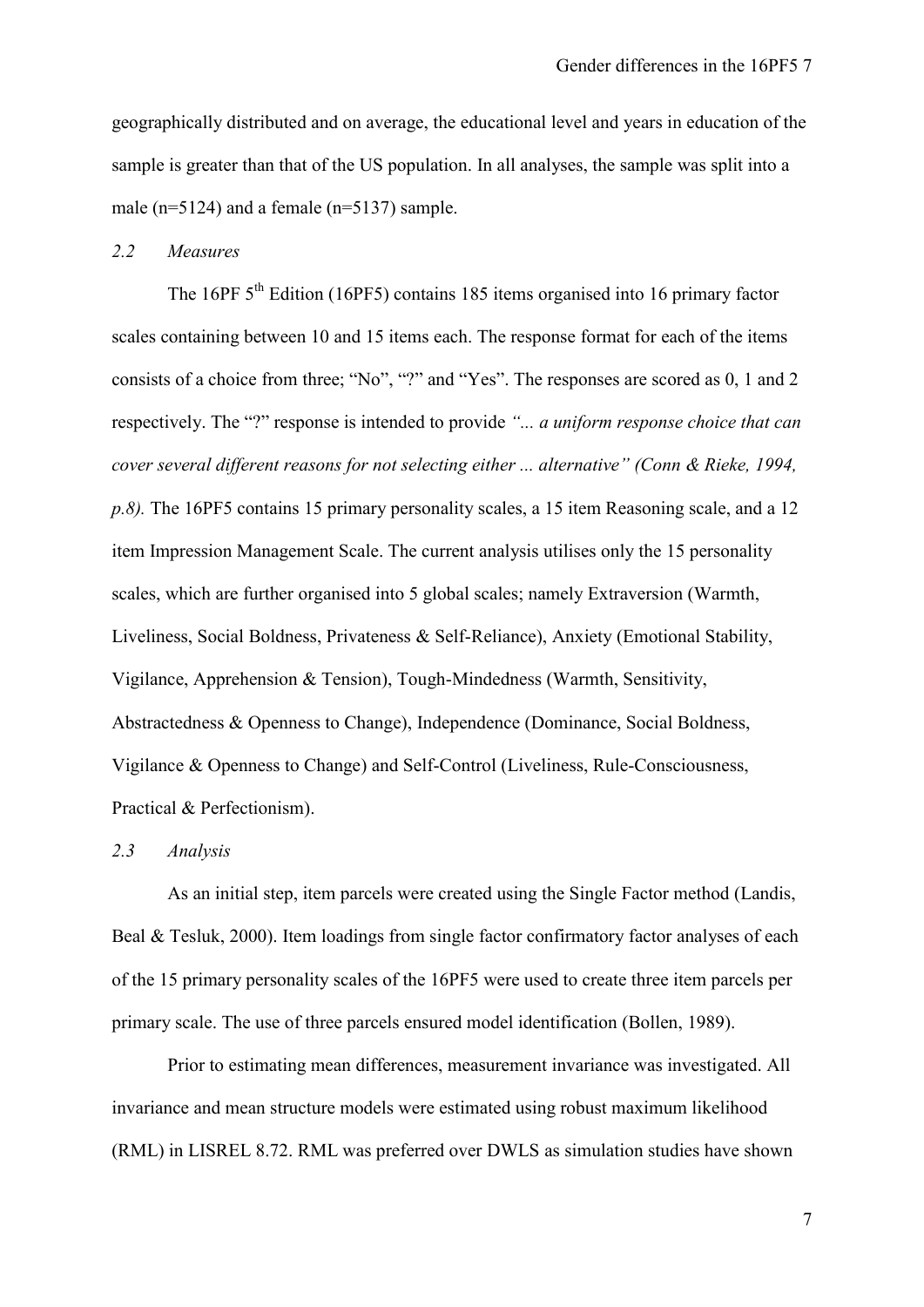that within invariance analyses, the chance of Type I error increased with sample size when using DWLS (French & Finch, 2006).

Following the suggestions of Widaman and Reise (1997), we estimated a series of models to assess the degree of measurement invariance across gender in the 16PF. Measurement invariance was first established in the first order measurement model, before constraints were placed on the second order factor model. In models M1-M3, configural, metric and scalar invariance were tested in the primary scale structure. If the assumptions of scalar invariance were met, then it could be assumed that all differences between the groups were accounted for by differences in the first order latent variables. Next, we tested for configural (Model S1) and metric (Model S2) invariance within the second-order, global structure of the 16PF5.

To establish the overall fit of each of our models, we rely primarily on the simulations of Hu and Bentler (1998, 1999). We adopted cut-off points of .05 for the SRMSR, about .06 for the RMSEA, and  $> 0.95$  for the NNFI and CFI, which conform to recent recommendations based on Monte Carlo simulation (Hu & Bentler, 1998, 1999) and the review of Schemelleh-Engel, Moosbrugger, and Muller (2003). However, within invariance analysis, the difference in fit is of greater importance than the absolute values. Decline in model fit at a given stage of the analysis indicates that the assumptions of invariance do not hold in the constrained parameters (French & Finch, 2006). To assess possible decline in model fit, we rely on the conclusion of Cheung and Rensvold (2002), who suggest changes of equal to or less than - 0.01 for CFI indicate that invariance holds. Further, we suggest comparable cut-off values of 0.013 for the RMSEA and -0.008 for the NNFI, based on the findings of Cheung and Rensvold (2002).

Once measurement invariance has been established, it is possible to estimate mean differences between groups in both the global and primary scales. Conventionally, the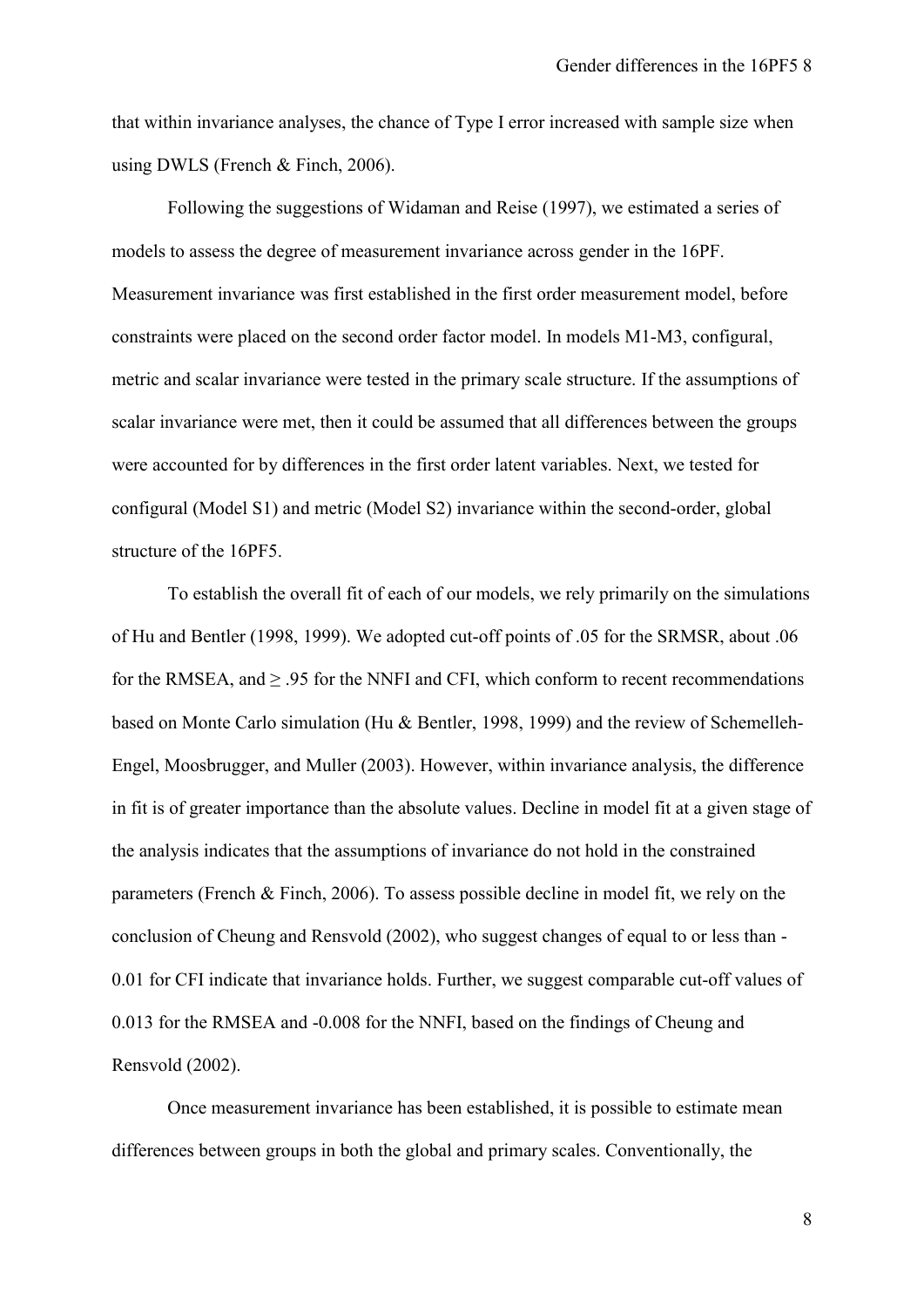significance of mean differences can be estimated by placing invariance constraints on each mean individually, and noting the change in model fit (Fan & Sivo, 2009). In the current study, our primary focus was on the effect sizes of mean differences. Therefore, mean scores between the two groups were compared using Cohen d-scores (Cohen, 1988). Cohen d-scores were converted into an  $r^2$  statistics, in order to estimate the amount of variance in scores explained by group membership. Given the large sample size utilised in the current study, the power of d-score estimates is high (Cohen, 1988).

#### *2.4 Missing Data*

An evaluation using PRELIS in LISREL 8.72 indicated that .075% of the data were missing. Once again, there is little consensus as to the most appropriate methods of dealing with missing data. In this instance, we used Schafer's NORM package to compute single imputations at the parcel level.

#### **3.0 Results**

The fit statistics for the invariance analysis are presented in Table 1. The baseline configurally invariant model, M1, shows excellent fit to the data. Similarly, both the absolute model fit and the difference in fit statistics for model M2 indicate that the assumptions of metric invariance hold. In model M3a, the ∆NNFI (-.02) is large in combination with the  $\Delta$ CFI (-.01), indicating that the assumptions of scalar invariance do not hold across groups. Examination of the modification indices suggested that releasing the invariance constraints on parcel 1 of the Warmth primary scale (MI=1588.45) and parcel 2 of the Emotional Stability primary scale (MI=1497.34), would improve model fit. These two constraints were sequentially lifted, resulting in satisfactory model fit (Model M3b Table 1). These results suggest that with the exception of the two item parcels noted above, measurement invariance holds in the primary scales of the 16PF5.

## (Insert Table 1 About here)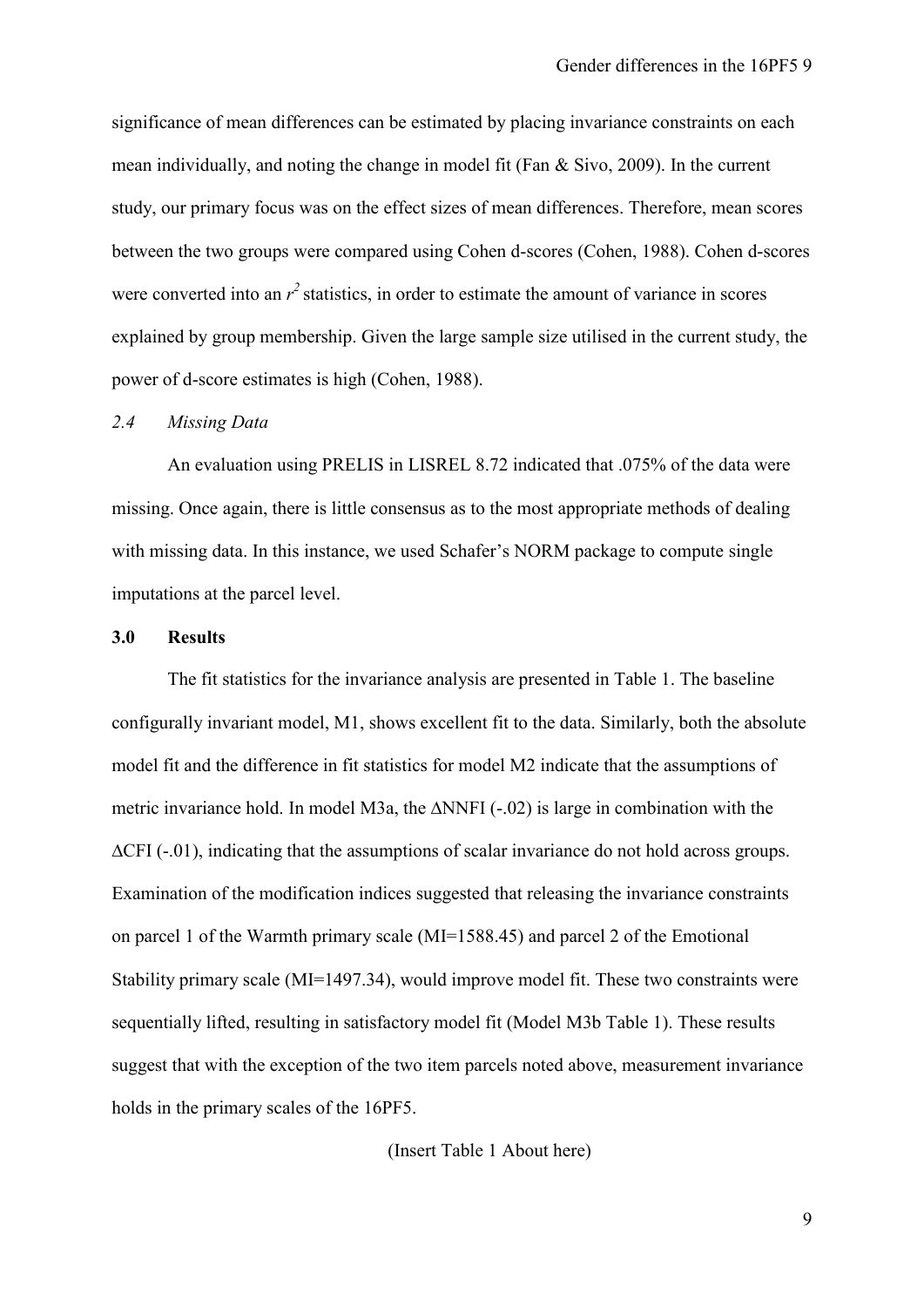Using model M3b as a baseline, we next tested configural invariance in the second order factors. The fit for model S1 suggested that the assumptions of configural invariance were violated in the second order factors. The absolute fit values for the SRMR are high in the male (.076) and female (.072) groups. The ∆NNFI (-.02) in combination with the ∆CFI (- .01) and the proportionally large increase in  $SB\chi^2$  all support the conclusion that a degree of misspecification is present in the structure of the global factors of the 16PF5.

Given that it was not possible to clearly demonstrate invariance in the global factors of the 16PF5, mean differences were only examined within the 15 primary personality scales (Figure 1).

### (Insert Figure 1 About Here)

The first three columns of Table 2 detail the mean difference, Cohen's d-score and  $r^2$ value for each of the primary scales estimated using MG-CMSA. In the MG-CMSA, the means of the male group were fixed to zero, whilst the means of the female group were freely estimated. Therefore, the mean values represent the degree to which the female group means deviate from the male group means. Positive values indicate that the male mean was higher.

#### (Insert Table 2 About Here)

Non-significant mean differences were found for Abstractness (*t =* 0.24) and Perfectionism ( $t = -1.93$ ). The primary scale Liveliness ( $t = 2.20$ ) was significant at .05 level, whilst all other primary scales showed significant mean differences between gender at the .001 level.

The gender differences for Sensitivity and Warmth show large effect sizes according to the d-score criteria, with women showing higher mean scores on both scales. Consideration of the  $r^2$  value suggests that 56.8% of the variance in Sensitivity mean scores is attributable to sex. In the case of Warmth, women once again scored significantly higher than men with 16.4% of mean score variance attributable to sex. A moderate gender difference,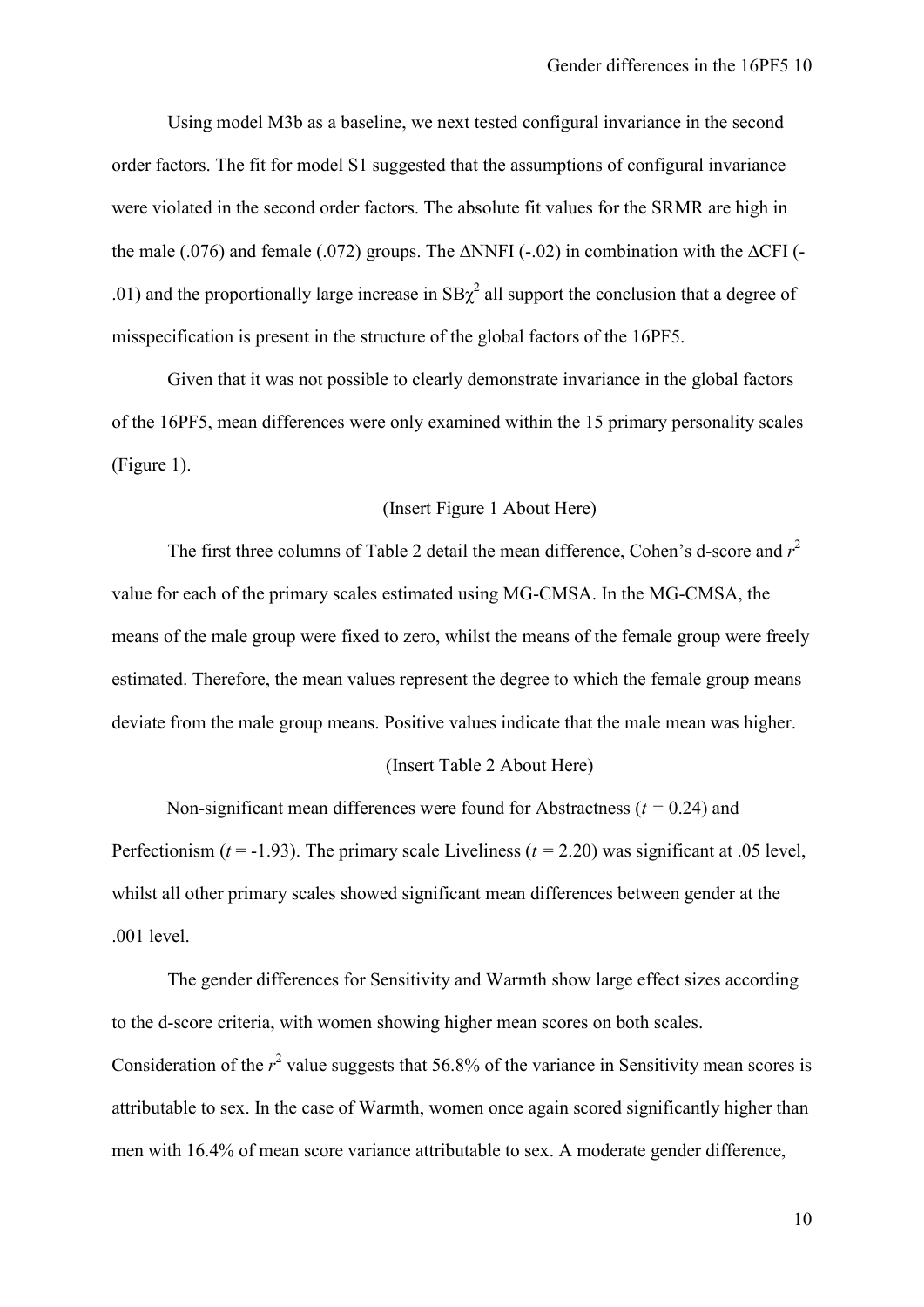with women scoring more highly, was also observed in Apprehension (d=.60). A number of moderate gender differences are observable in the opposing direction. Men have higher mean scores on the primary scales of Emotional Stability (d=-.53), Dominance (d=-54), Rule-Consciousness  $(d=-39)$  and Vigilance  $(d=-36)$ . The variances in these mean scores attributable to gender range from 3.2% to 6.8%.

The last three columns of table 2 provide the mean difference, Cohen d-scores and  $r^2$ values calculated from observed scores of the primary scales of the 16PF. As can be seen in table 2, with the exception of Abstractness, the mean difference, d-score and  $r^2$  calculated from the observed scores are systematically lower than the estimates from the MG-CMSA analysis. This leads to important differences in interpretation of d-scores. For example, taking Cohen's criteria for significance, Warmth has a large effect size (.887) when calculated using MG-CMSA, but only a moderate effect size (.500) from observed scores. Similarly, Vigilance shows a small to moderate effect size (-.363) within the MG-CMSA analysis, but a trivial difference (.025) is indicated by the observed scores.

#### **4.0 Discussion**

The results of the current study offer some confirmation of prior results, but also a number of extensions. Firstly, the results support prior findings of gender differences in the 16PF5. Conn and Rieke (1994) report differences in the primary scales of Warmth, Sensitivity and Dominance. The current findings support these conclusions. In the current analysis, gender differences with moderate effect sizes also exist on the primary scales of Emotional Stability, Rule-Consciousness, Vigilance and Apprehension.

Feingold (1994) found the largest gender differences were related to the Tender-Mindedness facet scale of the NEO-PI-R. The 16PF scale of Sensitivity was one of the collection of primary scales Feingold grouped under Tender-Mindedness. Our results support this conclusion, as Sensitivity clearly demonstrated the largest difference between genders.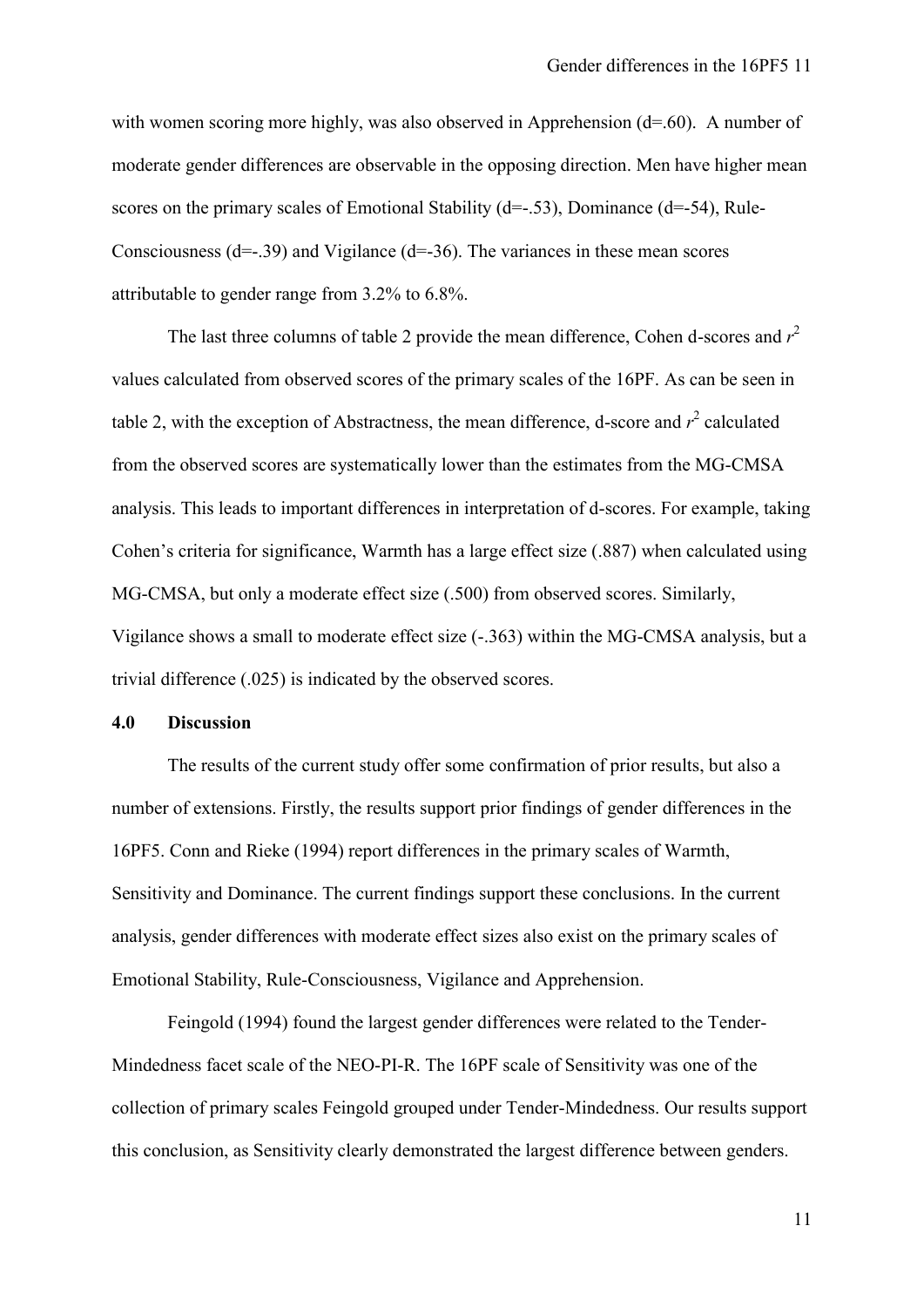The results of Feingold's study also suggested that gender differences are to be found in the 16PF scales of Dominance and Emotional Stability. Once again these results were supported in the current study.

Across the meta-analytic studies which have investigated gender differences in the FFM (Costa et al. 2001; Schmitt et al 2008), Neuroticism has been consistently highlighted as demonstrating the largest gender differences. The 16PF5 equivalent global scale of Anxiety, encompasses the primary scales of Emotional Stability, Vigilance, Apprehension and Tension. Our findings indicated that each of these scales showed a significant gender difference, with moderate effect sizes for Emotional Stability, Vigilance, Apprehension and a small to moderate effect size for Tension.

The largest differences found in the current study related to Warmth and Sensitivity. These primary scales belong to the global scale of Tough-Mindedness, which is most strongly correlated with the NEO-PI-R factor of Openness to Experience (-.56). Only in the analysis of Schmitt et al (2008) was Openness identified as a factor with large gender differences.

Though the pattern of gender differences identified in the current study is broadly consistent with prior findings, there are two notable differences. Firstly, mean differences, and subsequent effect sizes, were systematically larger when estimates were made from the MG-CMSA models rather than observed scores. The MG-CMSA analysis also produced larger gender differences than have been reported in previous research. The MG-CMSA model is distinct from observed score procedures as it requires the fitting of a measurement invariant latent factor model. Our results suggest that ignoring these issues in the investigation of gender differences leads to under-estimation of true mean differences.

Given the possibility of systematic under-estimation, how should one consider Hyde's (2005) gender similarity hypothesis? Clearly our results suggest that on some narrow primary scales of the 16PF5, very large differences between men and women can be observed.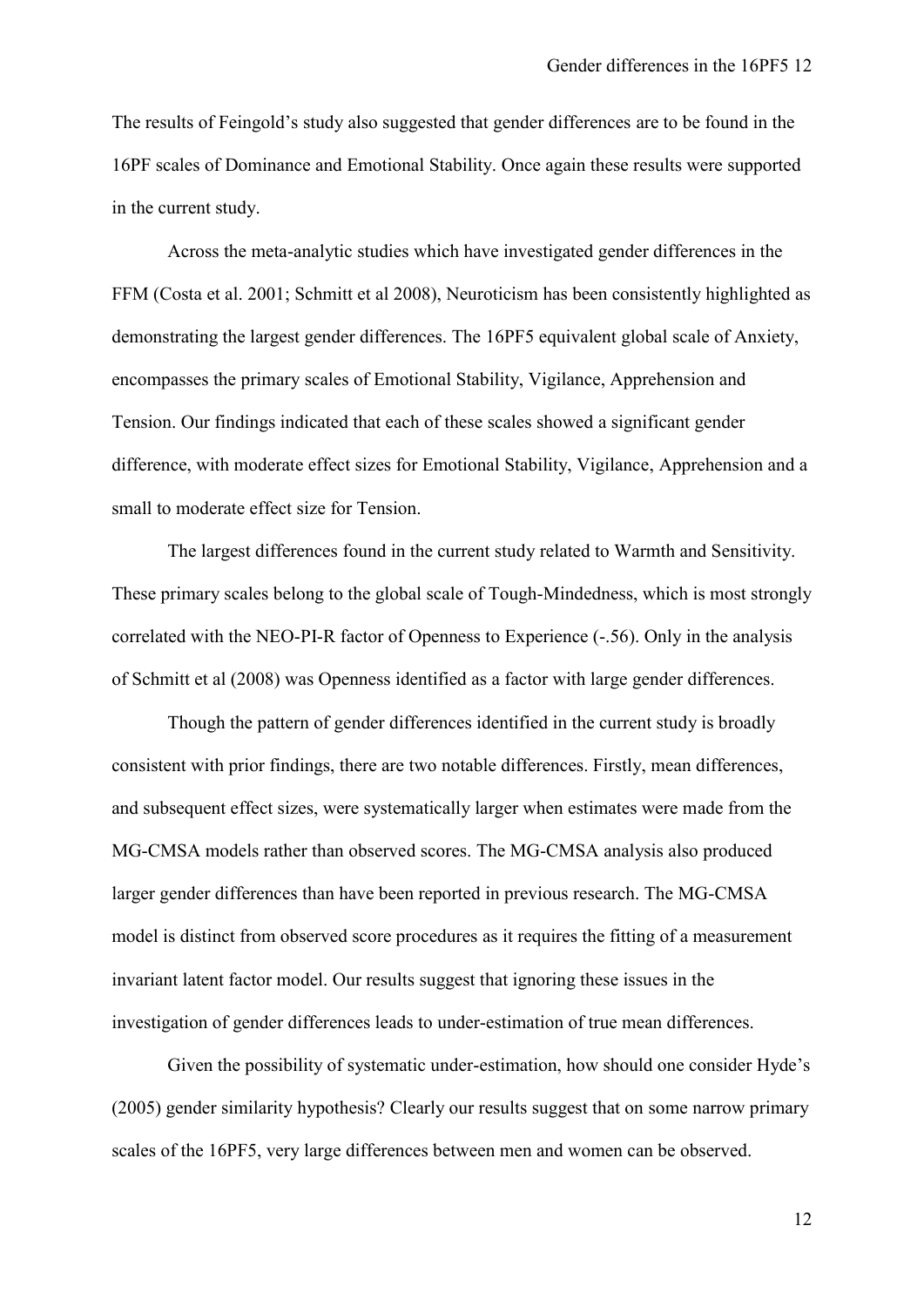Further, given the large sample size, we can also be sure that differences with small to moderate effect sizes are substantive. Though we agree with Hyde's conclusions that over emphasising gender differences may have negative consequences, the results of the current study suggest that the opposite may also be true. That is, men and women do fundamentally differ to a large extent on specific characteristics of personality. To ignore such differences in favour of a gender similarity hypothesis may also have a negative impact on individuals.

In the current study, we were only able to reliably estimate mean differences in the primary scales of the 16PF5 as the assumptions of measurement invariance were violated in the global scales. Of the studies reviewed in the production of this paper, only the study of Costa et al (2001) considered gender differences in narrow scales. Our results suggest this may be a critical step in the analysis of gender differences for a number of reasons.

Firstly, the broad scales of the 16PF were not invariant across groups. Prior studies which show the poor fit of FFM inventories in confirmatory factor analyses (e.g. Church  $\&$ Burke, 1994) suggest a similar situation may exist in other measures. As such, assessment of gender differences in these broad scales may be unreliable as it is not clear that they measure the same construct across groups. Secondly, specific information on the components of broad factors is lost when only a broad factor observed score is used. For example, in the current analysis, Warmth demonstrated a large effect size with women scoring more highly than men. Warmth is one component of the 16PF global scale of Extraversion. However, all other primary scales within the Extraversion factor (Liveliness, Social Boldness, Privateness & Self-Reliance) show small to neglible gender differences. If gender differences had been investigated in the observed score of the Extraversion broad factor, it is likely inappropriate conclusions would have been drawn as to the presence and source of gender differences.

Overall the results of the current study indicate the utility of MG-CMSA for investigating gender, and more broadly, group differences in psychological constructs. The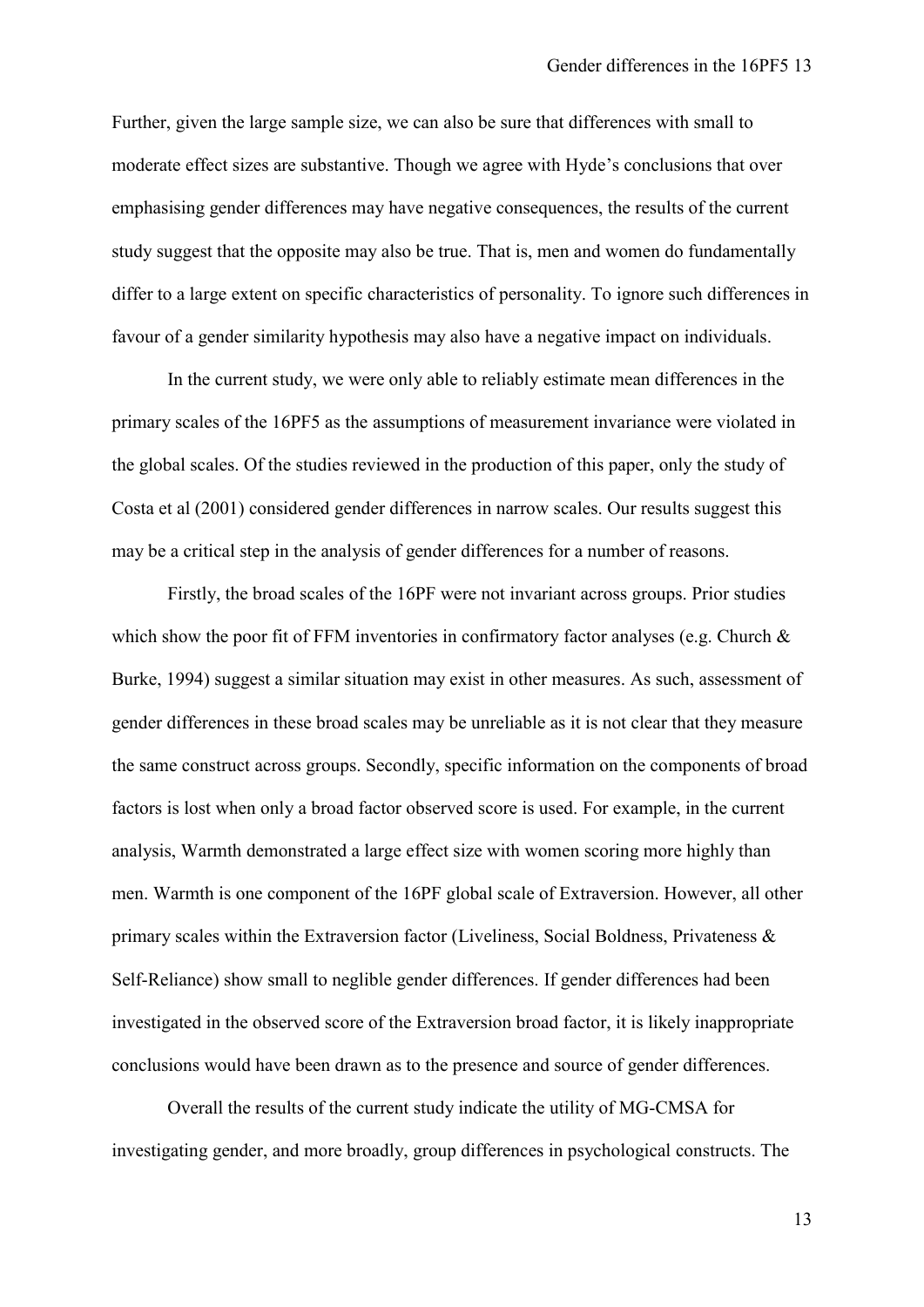results suggest that the use of observed scores may lead to under-estimates of true differences. Further, the results provide further evidence that the conditions of measurement invariance are not supported in some personality instruments. As such, reliable calculations of group differences are not possible. Finally, the results suggest the utility of investigating group differences in narrow primary or facet scales of personality measures. Failure to do so may lead to the loss of specific information on large gender differences on these narrow scales.

#### **5.0 References**

Aluja, A., Garcia, O., Garcia, L.F., & Seisdedos, N. (2005). Invariance of the NEO-PI-R factor structure across exploratory and confirmatory factor analyses. *Personality and Individual Differences*, *38,* 1879-1889.

Bollen, K.A. (1989). *Structural equations with latent variables*. New York: Wiley.

- Borsboom, D., & Mellenbergh, G.J. (2002). True scores, latent variables, and constructs: A comment on Schmidt and Hunter. *Intelligence, 30,* 505-514.
- Church, A.T., & Burke, P.J., (1994). Exploratory and Confirmatory Tests of the Big 5 and Tellegan's 3-Dimensional and 4-Dimensional Models. *Journal of Personality and Social Psychology, 66,* 93-114.
- Cheung, G. W., & Rensvold, R. B. (2002). Evaluating goodness-of-fit indexes for testing measurement invariance. *Structural Equation Modeling*, *9*, 235-255.
- Cohen, J. (1988). *Statistical power analysis for the behavioural sciences. 2nd ed*. Hillsdale, NJ: Lawrence Erlbaum Associates.
- Conn, S. R., & Rieke, M. L. (1994). (Eds.) *The 16PF fifth edition technical manual.*  Champagne, IL: Institute for Personality and Ability Testing, Inc.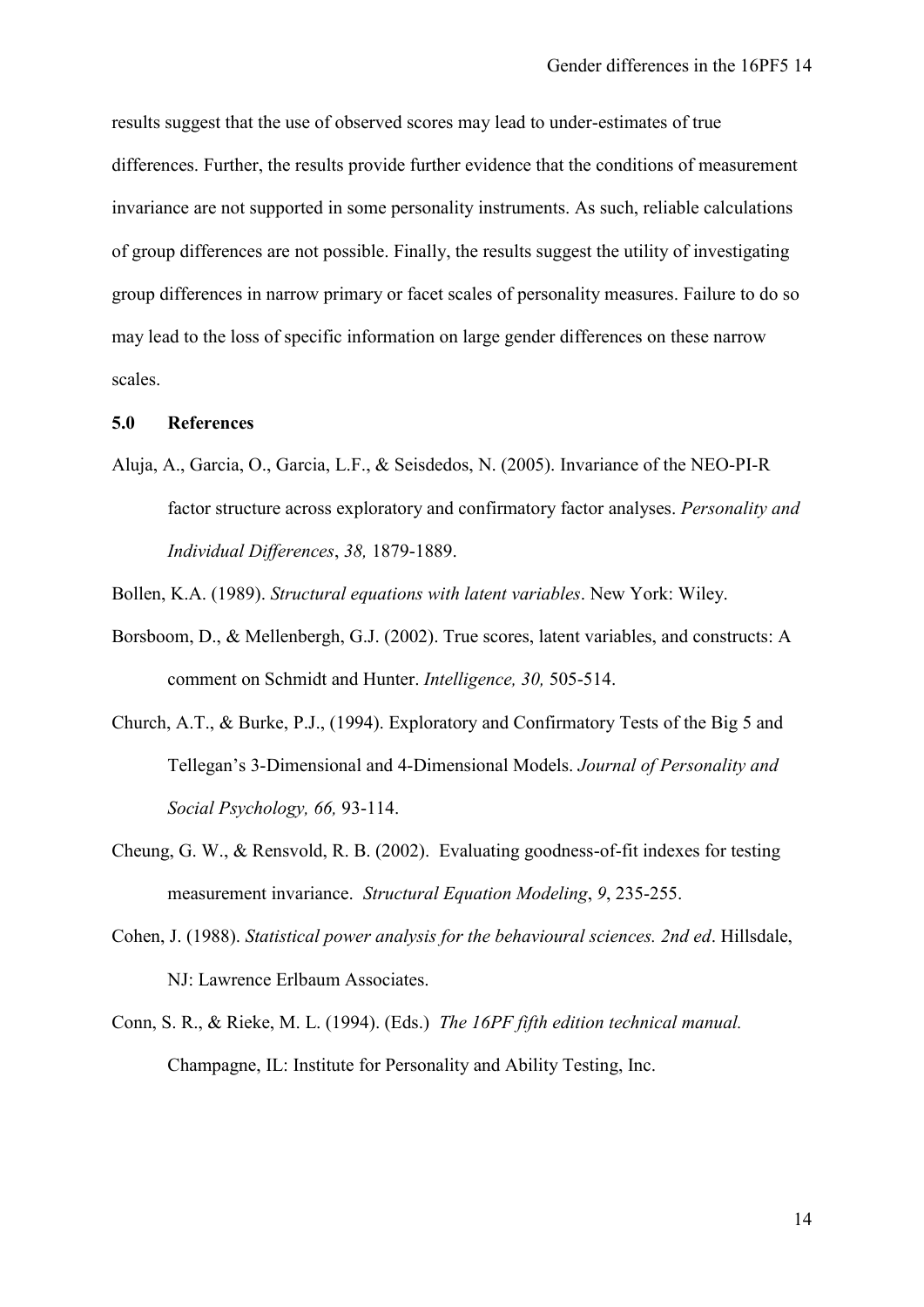- Costa, P. T., Terraciano, A., & McCrae, R. R. (2001). "Gender differences in personality across culture: Robust and surprising findings." *Journal of Personality and Social Psychology*, 81, pp.322-331.
- Ehrhart, K.H., Roesch, S.C., Ehrhart, M.G., & Kilian, B. (2008). A Test of the Factor Equivalence of the 50-Item IPIP Five-Factor Model Measure Across Gender and Ethnic Group. *Journal of Personality Assessment, 90,* 507-516.
- Fan, X. & Sivo, S.A. (2009). Using ∆Goodness-of-fit Indexes in Assessing Mean Structure Invariance, *Structural Equation Modeling, 16,* 54-69.
- Feingold, A. (1994). Gender Differences in Personality: A Meta-Analysis. *Psychological Bulletin, 116,* 429-456.
- Finch, J. F., & West, S.G. (1997). The Investigation of Personality Structure: Statistical Models. *Journal of Research in Personality, 31,* 439-485.
- French, B. F., & Finch, W. H. (2006). Confirmatory factor analytic procedures for the determination of measurement invariance. *Structural equation Modeling*, *13*, 378- 402.
- Gomez, R. (2006). Gender invariance of the five-factor model of personality among adolescents: A mean and covariance structure analysis approach. *Personality and Individual Differences, 41,* 755-765.
- Gustavsson, J.P., Eriksson, A., Hilding, A., Gunnarsson, M., & Ostensson, C. (2008). Measurement invariance of personality traits from a five-factor model perspective: multi-group confirmatory factor analyses of the HP5 inventory. *Scandinavian Journal of Psychology, 49,* 459-467.
- Hu, L. T., & Bentler, P. M. (1998). Fit indices in covariance structural modelling: Sensitivity to underparametrized model misspecification. *Psychological Methods*, *3*, 424-453.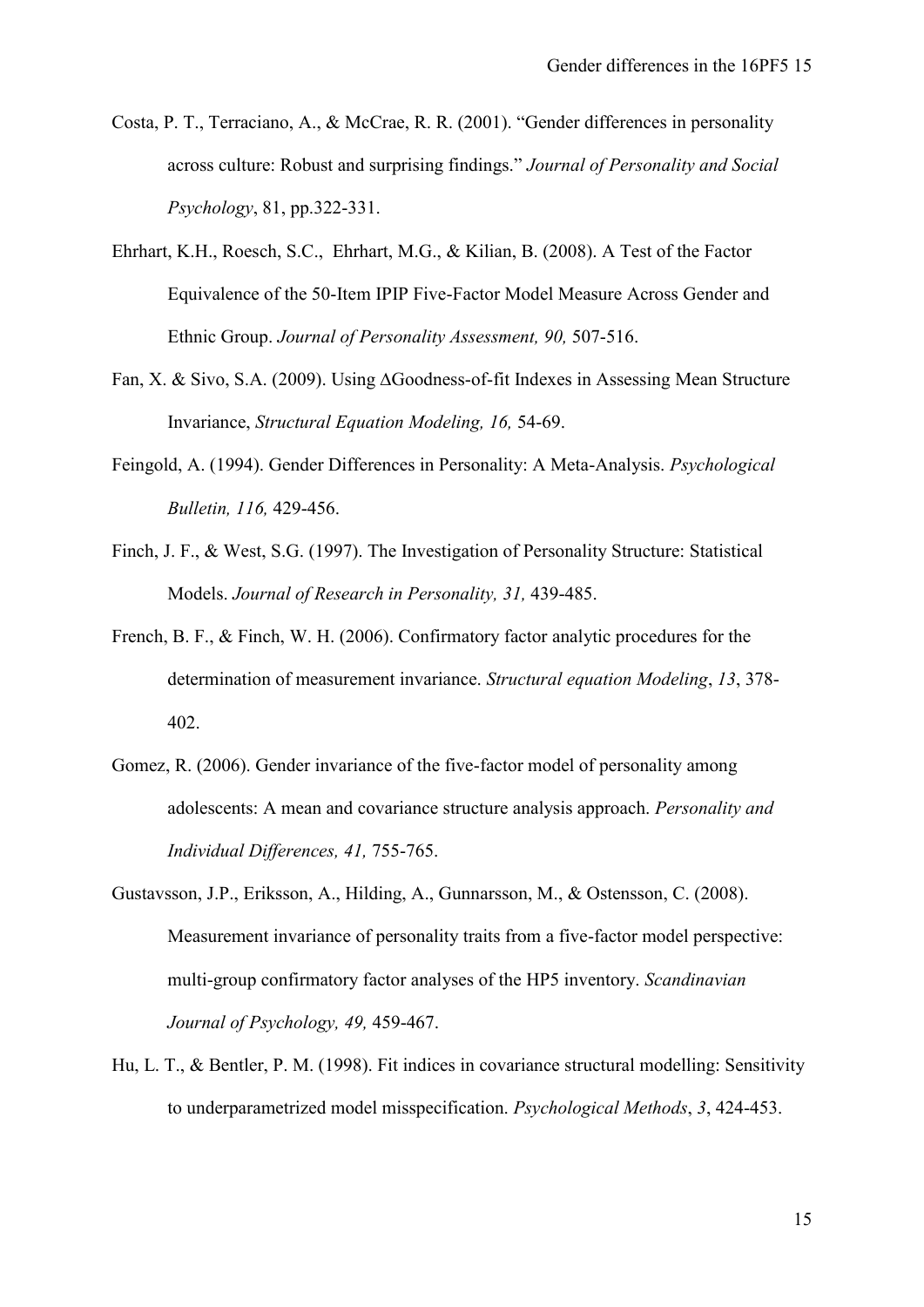- Hu, L. T., & Bentler, P. M. (1999). Cut-off criteria for fit indexes in covariance structure analysis: Conventional criteria versus new alternatives. *Structural Equation Modeling*, *6*, 1–55.
- Hyde, J.S. (2005). The Gender Similarity Hypothesis. *American Psychologist, 60,* 581-592.
- Landis, R. S., Beal, D. J., & Tesluk, P. E. (2000). A comparison of approaches to forming composite measures in structural equation models. *Organizational Behavioral Research*, *3,* 186–207.
- Musson, D.J. (2001). Personality of Male Anglican Clergy in England: Revisited using the 16PF5. *Mental Health, Religion and Culture, 5,* 195-206.
- Schermelleh-Engel, K., Moosbrugger, H., & Muller, H. (2003). Evaluating the fit of structural equation models: Tests of significance and descriptive goodness-of-fit measures. *Methods of Psychological Research Online*, *8,* 23-74.
- Schmitt, D.P., Realo, A., Voracek, M., & Allik, J. (2008). Why Can't a Man Be More Like a Woman? Sex Differences in Big Five Personality Traits Across 55 Cultures. *Journal of Personality and Social Psychology, 94,* 168-182.
- Scholte, R.H.J., van Aken, A.G., & van Lieshout, C.F.M. (1997). Adolescent personality factors in self-ratings and peer nominations and their prediction of peer acceptance and peer rejection. *Journal of Personality Assessment, 69,* 534-554.
- Widaman, K. F., & Reise, K. F. (1997). Exploring the measurement invariance of psychological instruments: Applications in the substance use domain. In K. J. Bryant, & M. Windle (Eds.), *The science of prevention: Methodological advances from alcohol and substance abuse research* (pp. 281-324). Washington, DC: American Psychological Association.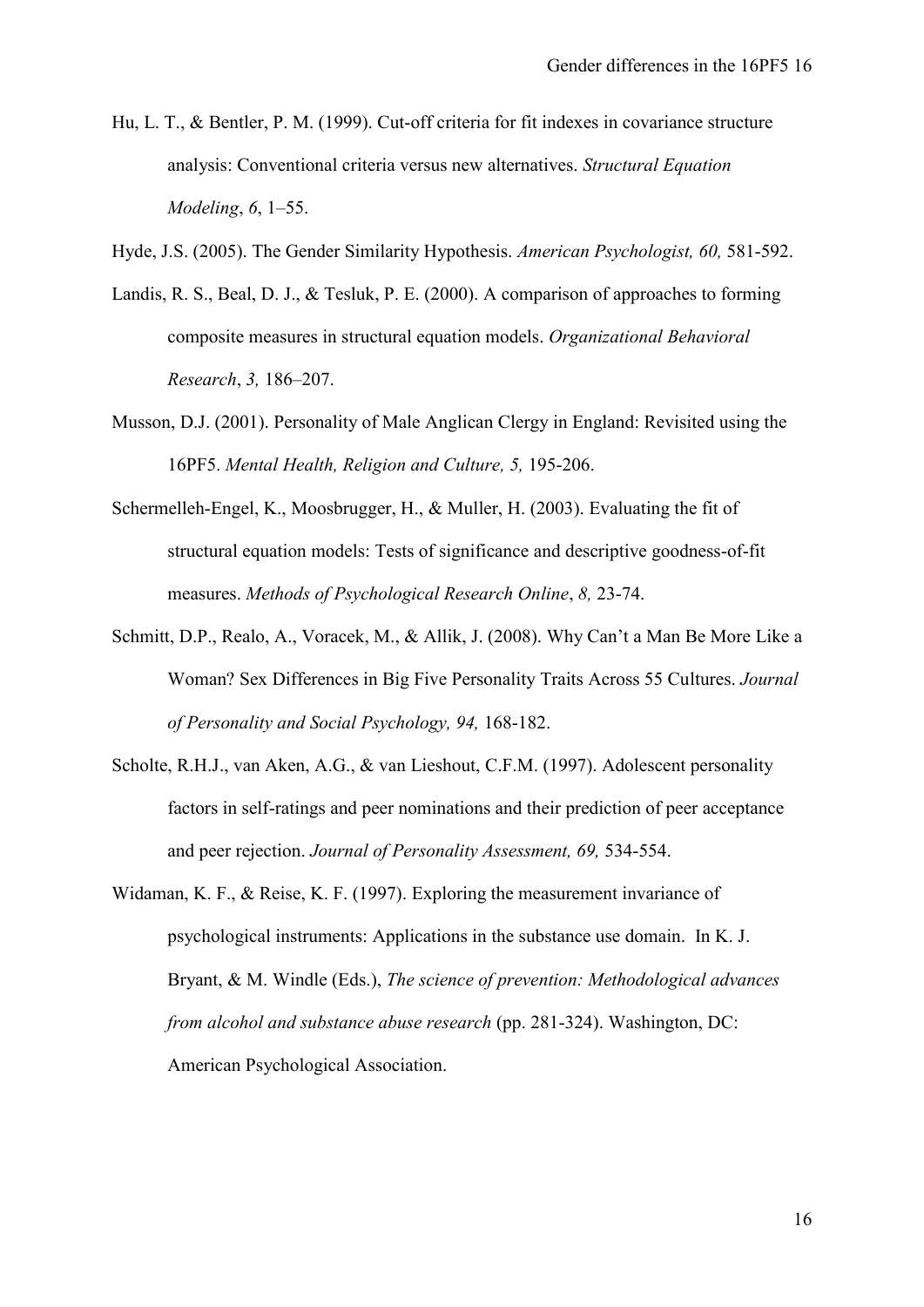## Footnote

<sup>1</sup> All values in parentheses are Cohen's d-scores. Cohen (1988) argues that d-scores of around .20 represent small effects, .50 moderate effects and .80 large effects. In keeping with convention, positive values indicate a male advantage, whilst negative values indicate a female advantage.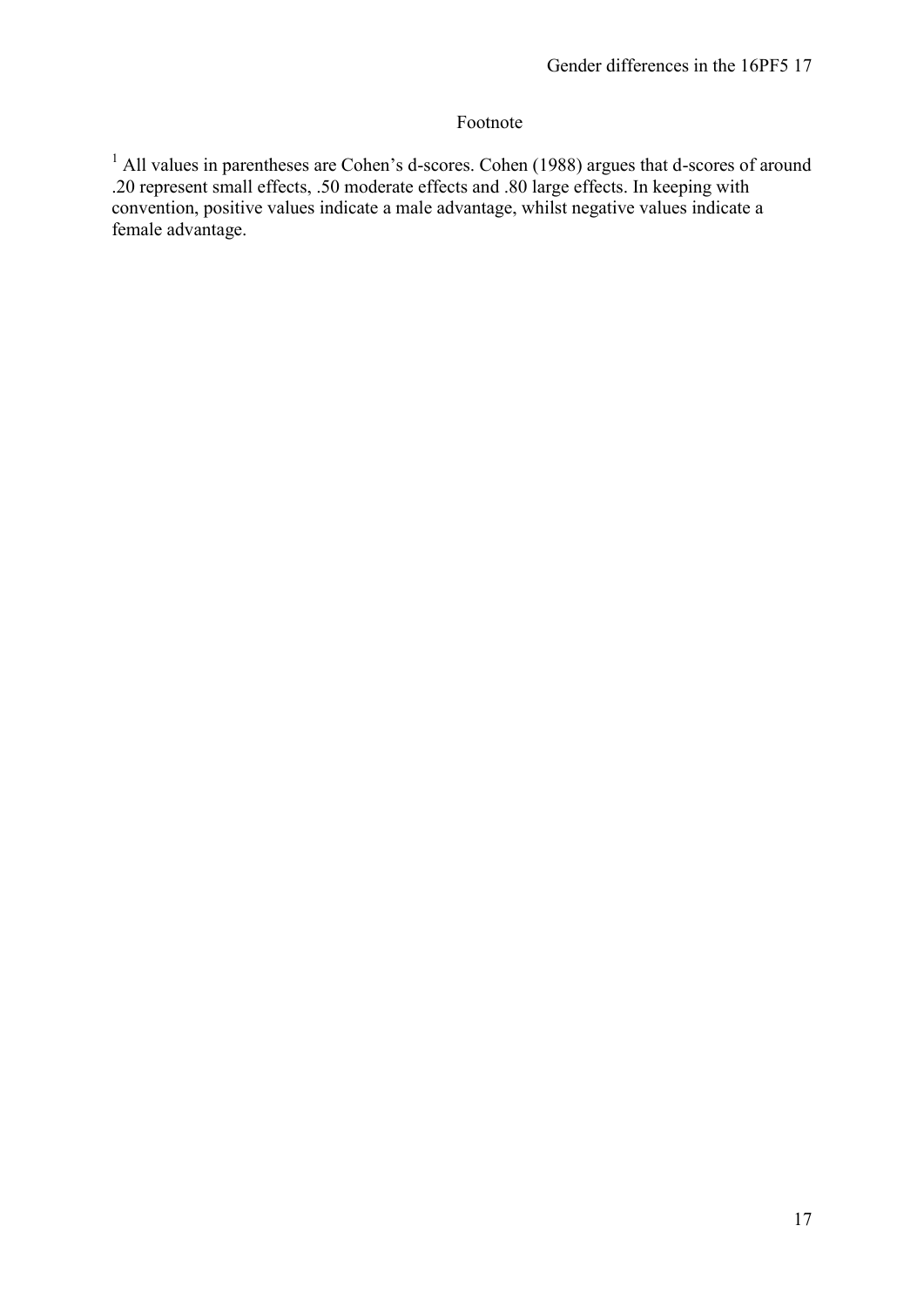© Booth, T., & Irwing, P. (2011). Sex differences in the 16PF5, test of measurement invariance and mean differences in the US standardisation sample. Personality and Individual Differences, 50(5), 553-558doi: 10.1016/j.paid.2010.11.026

#### Table 1

Model  $\chi^2_{\rm SB}$  $\frac{\chi^2_{SB}}{14636.52}$  df RMSEA SRMR CFI NNFI<br>14636.52 1680 .039 .047 .97 .97 M1: First Order Configural Invariance 14636.52 1680 .039 .045 .97 .97 M2: First Order Metric Invariance 16646.22 1710 .041 .055 .050 .97 .97 *Δ Fit Statistics M2 vs M1 5200.10 (p<.0001) 30 .002 .008 .005 0 0* M3a: First Order Scalar Invariance 24097.21 1740 .050 .067 .053 .96 .95 *Δ Fit Statistics M3a vs M2 -4879.84 30 .009 .012 .003 -.01 -.02* M3b: First Order Scalar Tau-X 1 & 5 Released 20807.87 1738 .046 .059 .051 .96 .96 *Δ Fit Statistics M3b vs M2 -6413.69 28 .005 .009 .001 -.01 -.01* S1: First Order Scalar and Second Order Configural Invariance 29572.58 1886 .053 .076 .072 .95 .94 *Δ Fit Statistics S1 vs M3b 3252.43 (p<.0001) 148 .007 .017 .021 -.01 -.02*

Model Fit Statistics for Invariance Analysis of Male and Female Samples from the US Standardisation Sample of the 16PF5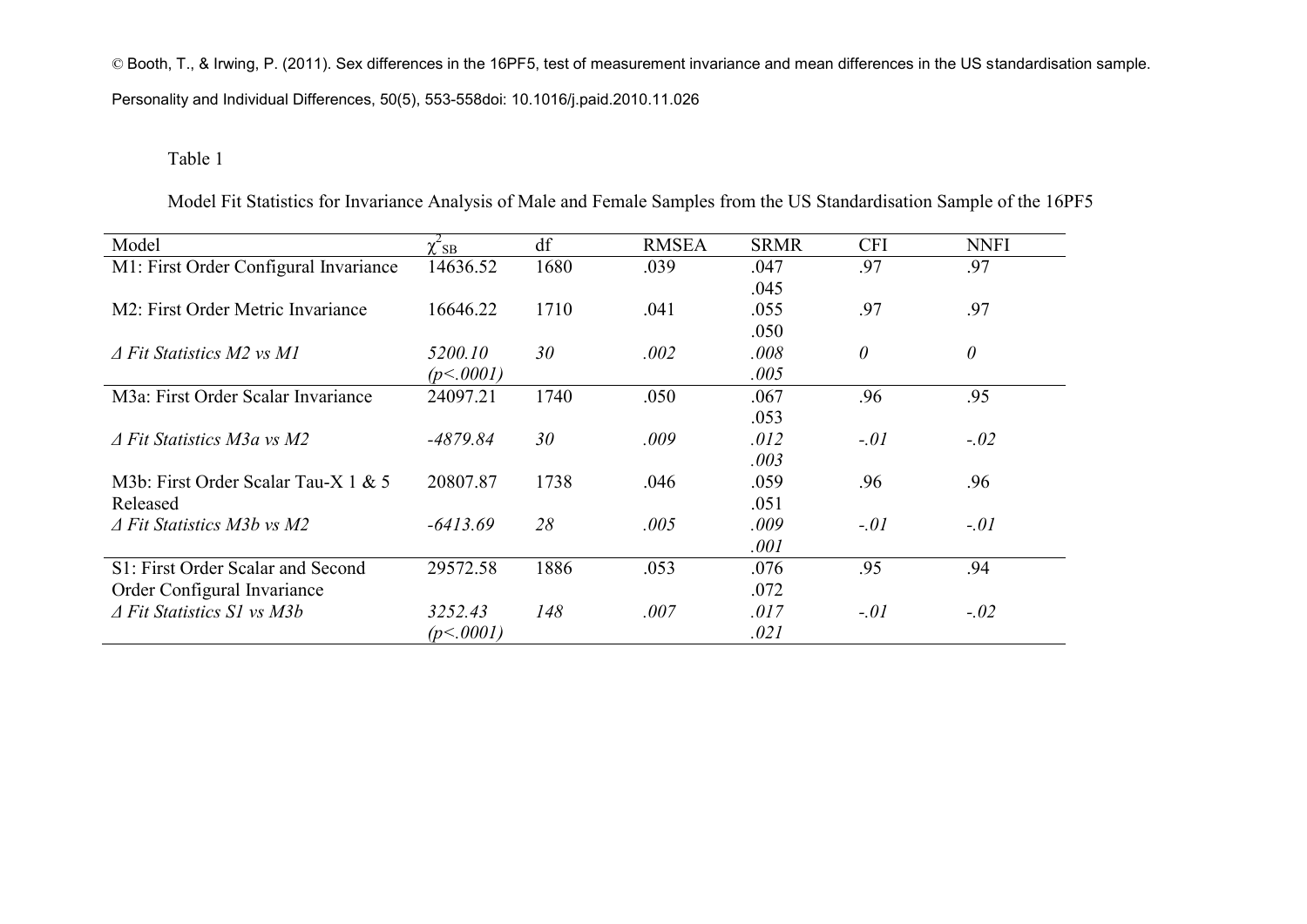© Booth, T., & Irwing, P. (2011). Sex differences in the 16PF5, test of measurement invariance and mean differences in the US standardisation sample. Personality and Individual Differences, 50(5), 553-558doi: 10.1016/j.paid.2010.11.026

#### Table 2

Comparison of mean differences, Cohen's d-score and  $r^2$  between MG-CMSA and observed scores for the primary scales of the 16PF5.

|                        | MG-CMSA       |            |        |               | <b>Observed Scores</b> |       |  |
|------------------------|---------------|------------|--------|---------------|------------------------|-------|--|
|                        | $\Delta$ Mean | $d$ -score | $r^2$  | $\Delta$ Mean | $d$ -score             | $r^2$ |  |
| A: Warmth              | 2.61          | .887       | .164   | 1.85          | .500                   | .059  |  |
| C: Emotional Stability | $-2.91$       | $-.525$    | .065   | $-1.29$       | $-316$                 | .024  |  |
| E: Dominance           | $-1.65$       | $-.539$    | .068   | $-0.98$       | $-272$                 | .018  |  |
| F: Liveliness          | .17           | .049       | .000   | 0.10          | .025                   | .000  |  |
| G: Rule-               | $-1.37$       | $-.385$    | .036   | $-0.40$       | $-.108$                | .003  |  |
| Consciousness          |               |            |        |               |                        |       |  |
| H: Social Boldness     | $-1.00$       | $-.180$    | .008   | $-0.27$       | $-0.055$               | .001  |  |
| I: Sensitivity         | 5.54          | 2.293      | .568   | 5.02          | 1.342                  | .310  |  |
| L: Vigilance           | $-1.46$       | $-.363$    | .032   | 0.10          | .025                   | .000  |  |
| M: Abstractness        | .02           | .005       | .000   | 0.19          | .044                   | .001  |  |
| N: Privateness         | $-1.29$       | $-146$     | .005   | $-0.87$       | $-195$                 | .009  |  |
| O: Apprehension        | 3.38          | .603       | .083   | 2.7           | .587                   | .079  |  |
| Q1: Openness to        | $-.84$        | $-212$     | .011   | 0.13          | .036                   | .000  |  |
| Change                 |               |            |        |               |                        |       |  |
| Q2: Self-Reliance      | .86           | .117       | .003   | 0.26          | .058                   | .001  |  |
| Q3: Perfectionism      | $-.24$        | $-.043$    | .001   | $-0.10$       | $-.025$                | .000  |  |
| Q4: Tension            | 1.65          | .267       | $.018$ | 1.07          | .240                   | .014  |  |